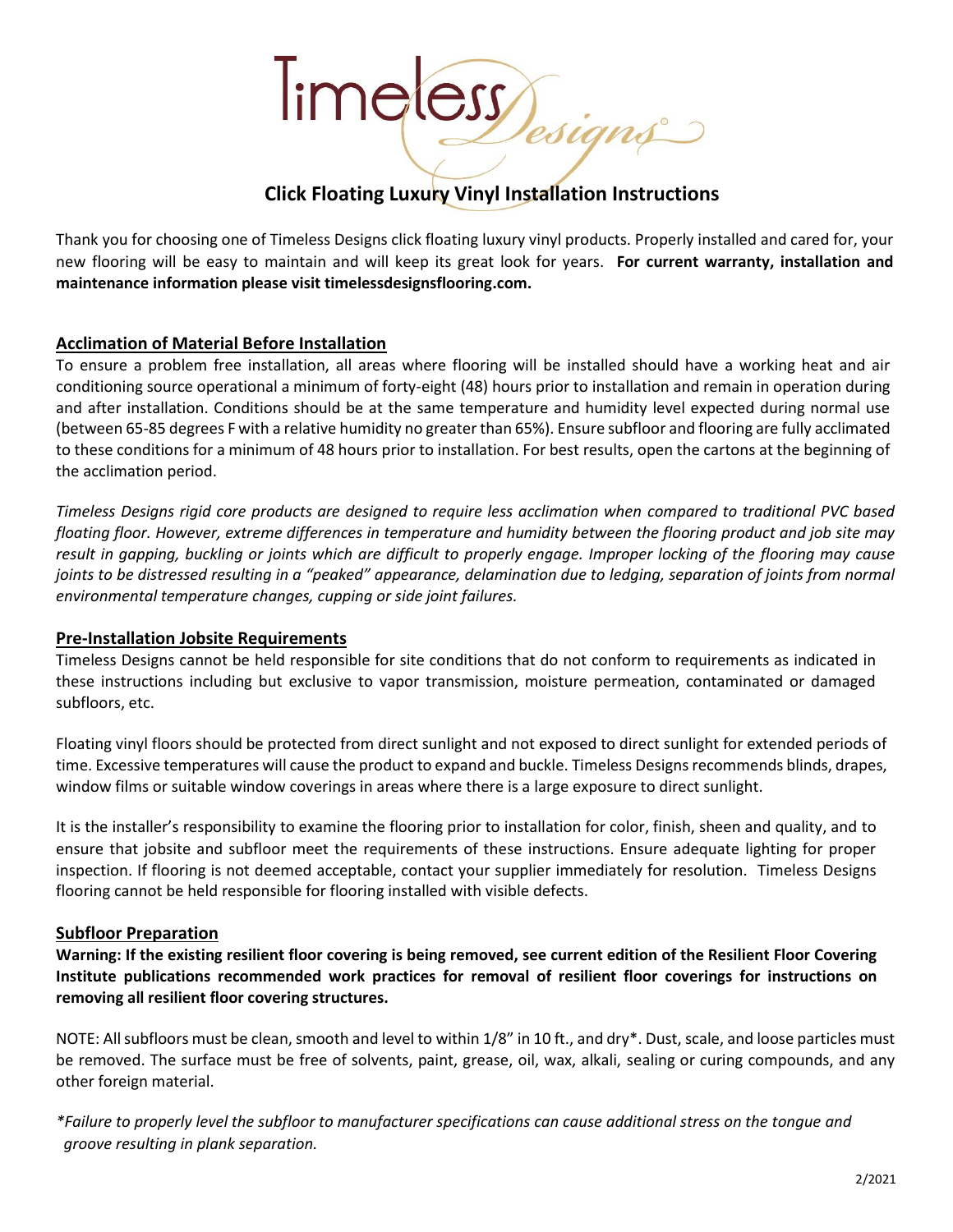

Timeless Designs click floating floors are designed to "float" over the subfloor. Proper preparation of the subfloor is a critical part of a successful installation. Roughness or unevenness of the subfloor may telegraph through to the flooring product resulting in an unsightly surface and can cause excessive wear on high spots.

**Concrete on or above grade must be free of moisture or high alkalinity**. A concrete slab shall be cured a minimum of 90 days before performing moisture tests prior to the installation of your new flooring. The concrete may require additional drying time dependent upon local environmental conditions. The PH level of the concrete should be between 7 and 9.

All wood subfloors shall have at least 18" of well-ventilated space below. The ground under crawl spaces must be covered with 6- mil polyethylene sheeting to reduce moisture vapor transmission. Wood floors must be **a minimum thickness of 3/4" with 16" on center floor joist**, such as APA underlayment Grade Plywood without voids, and with a fully sanded face.

- Concrete/Screeds: All cracks and joints should be filled. Prepare concrete subfloors according to ASTM F710 Standard Practice for Preparation of Concrete Floors to Receive Resilient Flooring. The surface of the concrete must be dry, clean, smooth, level and structurally sound. Concrete subfloors require moisture testing conducted in accordance with ASTM F1869 Calcium Chloride Test or ASTM F2179 Relative Humidity in Concrete Slabs. Calcium Chloride emissions should not exceed 5lbs per 1000sf. Relative Humidity In-Situ Probes should not exceed 75% RH. Testing should be performed and documented prior to beginning installation.
- For concrete substrates with excess moisture results, apply FloorEverDri Universal Primer Moisture and Alkalinity Protector
- Wood Floors: Wood floors must be solid and flat with no deflection. All loose boards must be firmly fastened.
- Existing Resilient Floors: Existing resilient tile and sheet vinyl floors must be in good condition and thoroughly bonded to the structural floor. Any tile or sheet that is of a soft cushion construction or loose lay must be removed.
- Existing Ceramic Tile: Grout lines must be skim coated with a floor leveler. If you install the flooring over an existing floor that has an embossing or grout line on it, we recommend you skim coat with a floor leveler. Check for any dips or humps in the subfloor that can create a void or peak underneath the floor, the acceptable 1/8" in 10' tolerance. If found, please fill in and level the subfloor with embossing leveler. For high spots, grind down the peak or simply knock them off with a hammer and chisel and fill in the holes.

*Timeless Designs cannot be held responsible for failure of the subfloor.*

Radiant Heat: Subfloors should be operating for at least 3 weeks prior to installation to drive out moisture and calibrate temperature settings. Maximum operating temperature should never exceed 85°F. Radiant heat components must be a minimum of 1/2" away from the flooring.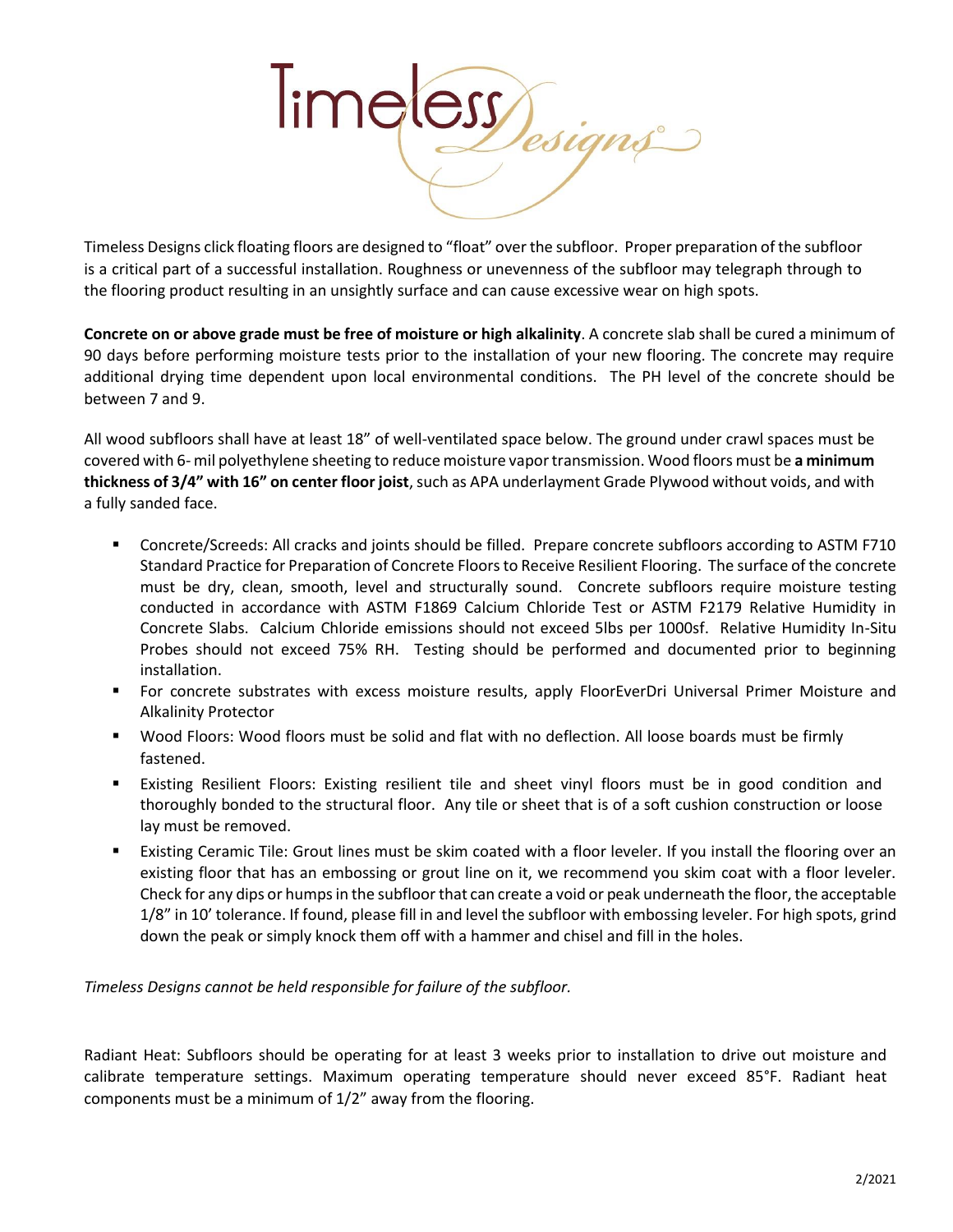# Installation<br>Do not secure individual planks of the flooring to the subfloor as it is designed to be a floating floor. All doorjambs

#### **Installation**

should be undercut and cabinets, heavy furnishings, fireplaces or other built-ins must not be installed on top of flooring, as it restricts the floor's ability to expand. Wall moldings and transition strips should be installed at any exposed plank edges but should not be fastened through the planks.

The maximum room size suggested is limited to 30 linear feet with perimeter expansion space of 5/16". For installations larger than 900 square feet or runs longer than 30 linear feet, control joints (T-Mold) must be installed with a minimum of 5/16" gap between the installed molding.

- 1. First, determine the orientation of the flooring in the area. Typically for plank products, the flooring runs the length of the room. There may be exceptions since it is all a matter of preference.
- 2. To avoid narrow plank widths or short plank lengths near the walls/doors, it is important to do some preplanning. Using the width of the room, calculate how many full boards will fit into the area and how much space remains that will need to be covered by partial planks. Divide the remaining space by two to calculate the width of the partial planks. Do the same along the length.
- 3. Note that if the first row of planks does not need to be trimmed in width, it will be necessary to cut off the unsupported tongue so that a clean, solid edge is toward the wall.
- 4. 5/16" expansion gaps should be planned for and maintained from the wall during the installation. This will allow space for the natural expansion and contraction of the planks.
- 5. The planks should be installed from left to right. From the top left corner of the room, put the first plank in place so that both the head and side seam grooves are exposed.
- 6. Install the second plank in the first row by aligning the end joints and pushing down until the plank/tile snaps into place. Continue installing additional planks along the first row using the same aligning method. Make sure to align the planks to prevent gaps throughout the installation.
- 7. To start the second row, cut a plank that is at least 9" shorter than the first plank in the first row (you may use the left over from the last plank of the first row). Install this first plank by inserting the long side tongue into the groove of the plank in the first row. Lower the plank/tile with firm pressure to the floor. Always stagger end joints from row to row a minimum of 9" apart.
- 8. Install the second plank in the second row by inserting the long side tongue into the previously installed first plank groove.

Figure 1A (Stagger End-Joints) to create a random pattern **CORRECT**



Figure 1B (**Avoid "H" Joints**) **INCORRECT**





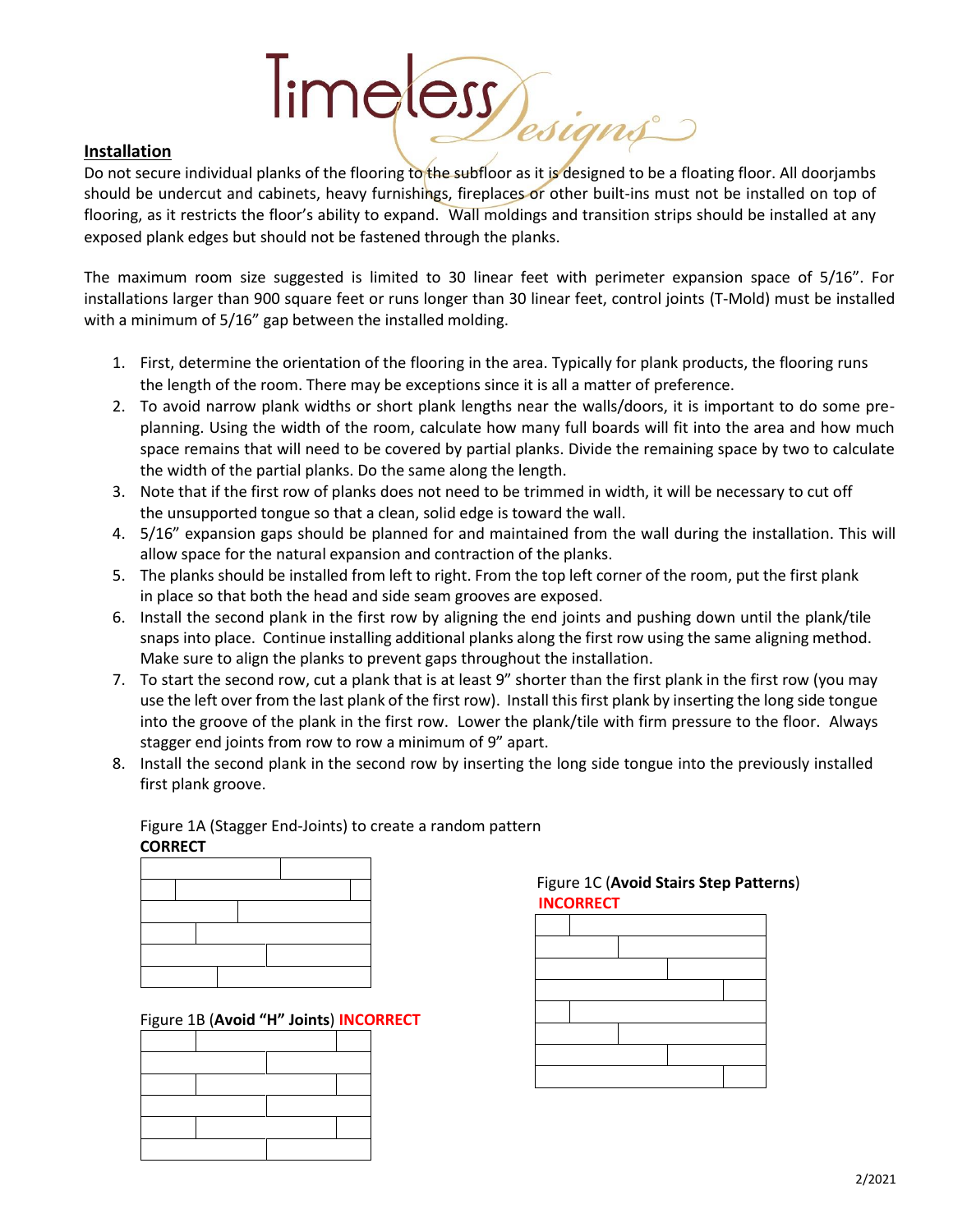# Time ess Jesigns

#### **Installation, cont.**

9. Install the second plank/tile of the second row. Position the long side of the plank/tile with the tongue side, fully engage into the groove of the first row of product. Lower the plank/tile with firm pressure to the floor, ensuring that the end joint is overlapping and perfectly aligned; push the end joint downward until the end of the plank/tile snaps in place.

NOTE: this may require the use of a rubber mallet for it to completely lock in place. **See Below Diagram:**



Place a scrap piece of plank over the end joint seam and tap LIGHTLY with a rubber mallet. NEVER strike the planks directly as this may fracture the locking system and eventually cause end joint failure.

- 10. The remaining planks can be installed in the room using the same technique. Make sure the required expansion gaps are maintained against all fixed vertical parts (such as walls, doors, cabinets etc.).
- 11. The planks can be cut easily with a utility knife, just score the top of the plank and snap the plank in two.

*Do not install Timeless Designs flooring over expansion joints.*

#### **Plank Removal**

- Do not lift plank ends when attempting to remove planks.
- Planks must remain flat and then slid apart. (see picture to the right)
- Attempting to remove planks by lifting will damage the end joint and compromise the locking mechanism.



#### **Repairs**

In the unlikely event that a plank is damaged for whatever reason, the simplest method is to disconnect the plank carefully (protecting the tongue and groove edges) until the damaged plank can be removed. Then replace the damaged plank with a new one and reassemble the disconnected planks. This typically works for planks that are closest to the two long walls of a room. For damaged planks that are not close to the perimeter, you may have to remove the damaged planks and insert new pieces without the short and long end grooves.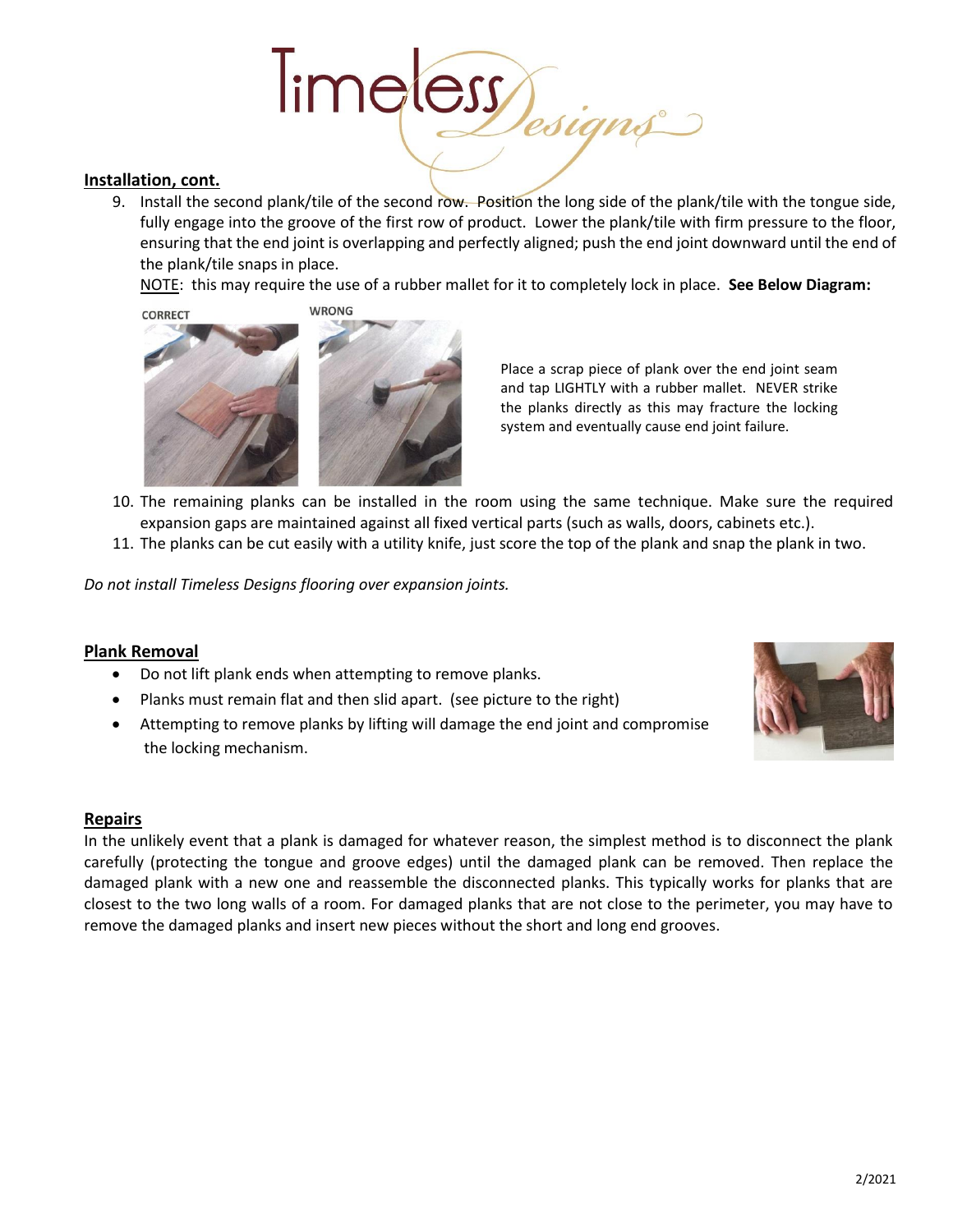

### **Floor Maintenance and Protection**

- **Furniture should be moved onto the newly installed floor using an appliance hand truck over** hardboard runways.
- Avoid exposure to long periods of direct sunlight. Close blinds or drapes during peak sunlight hours. Floor covering subjected to excessive heat and light is subject to thermal degradation. Use appropriate precautions to minimize potential effects on the floor covering.
- Oil or petroleum-based products can result in surface staining. Do not track asphalt-driveway sealer or automobile oil drips onto the vinyl floor covering.
- Caster wheeled chairs should have wide, rubber casters. Protective mats are required under office chairs.
- Use non-staining mats. Rubber may discolor the floor.
- Frequently moved furniture should be equipped with felt pads to avoid scratching the floor. Heavy furniture and appliances should be equipped with non-staining large surface floor protectors. Furniture with castors or wheels must be easy swiveling, large surface non-staining and suitable for resilient floors. Do NOT use ball type castors as they can damage the floor.
- Use floor protectors under furniture.
- Use walk off mats at entrances to prevent dirt and grit from being tracked on to the floor.
- Sweep or vacuum the floor regularly to remove loose dirt. Do NOT use vacuums that use a beater bar or turn beater bar off.
- Do NOT use electric brooms with hard plastic bottoms with no padding.
- Clean up spills immediately.
- Damp mop as needed using clean water and a diluted floor cleaner suitable for Luxury Vinyl. Do NOT use harsh cleaners or chemicals on the floor. Do NOT use abrasive scrubbing tools. Do NOT use detergents, abrasive cleaners or "mop and shine" products.
- Vinyl flooring, like other types of smooth floors, may become slippery when wet. Allow time for floor to dry after cleaning. Immediately wipe up wet areas from spills, foreign substances or wet feet.